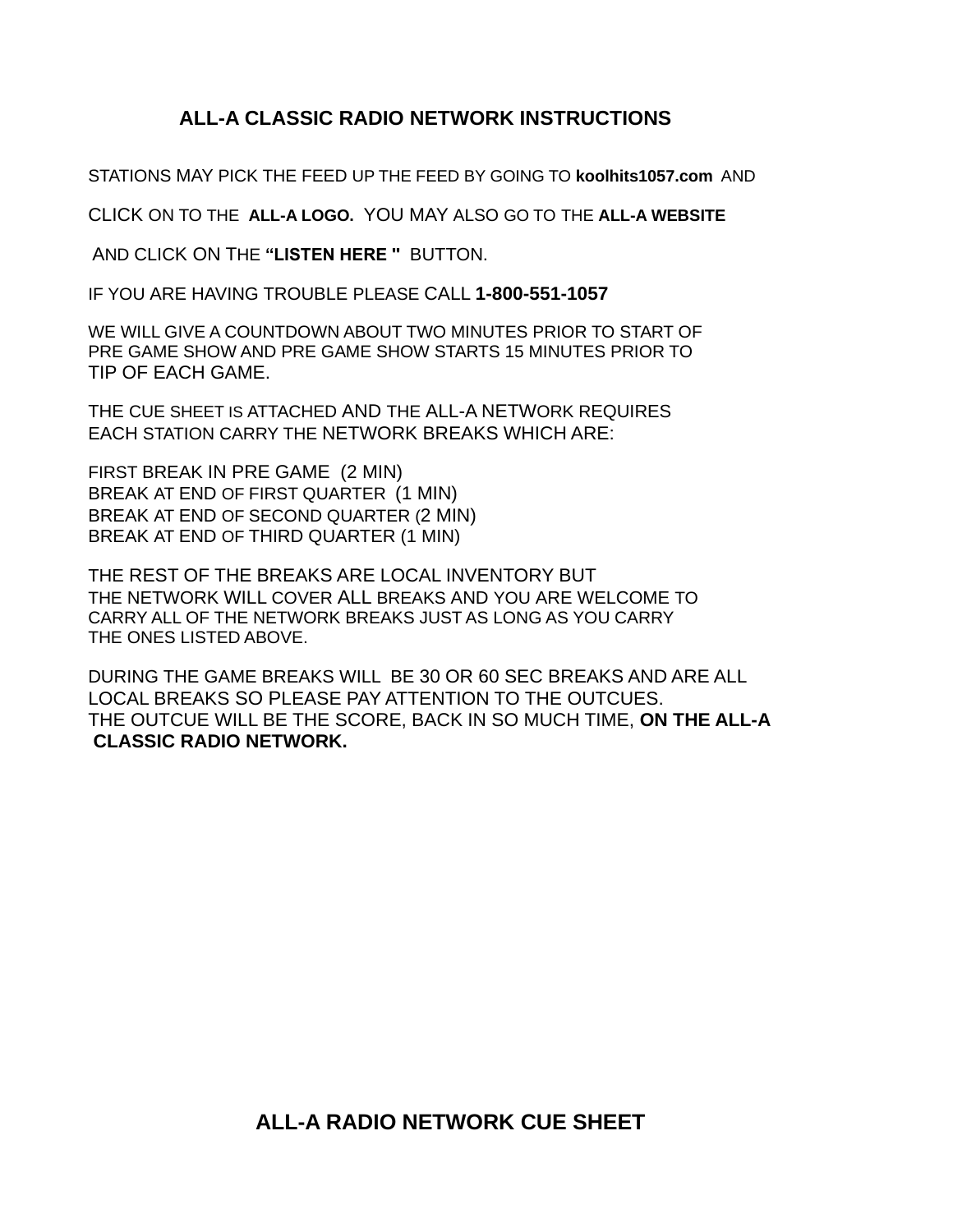| <b>OPENING STATEMENT</b>        | 1 MIN |
|---------------------------------|-------|
| <b>NETWORK BREAK</b>            | 2 MIN |
| <b>COACH'S COMMENTS</b>         | 2 MIN |
| <b>LOCAL BREAK</b>              | 2 MIN |
| <b>COACH'S COMMENTS</b>         | 2 MIN |
| <b>LOCAL BREAK</b>              | 2 MIN |
| <b>FINAL COMMENTS</b>           | 2 MIN |
| <b>LOCAL BREAK</b>              | 1 MIN |
| <b>STARTING LINEUPS/TIP OFF</b> |       |
|                                 |       |

## **BREAK AT END OF FIRST QUARTER (NETWORK) 1 MIN**

## **HALFTIME**